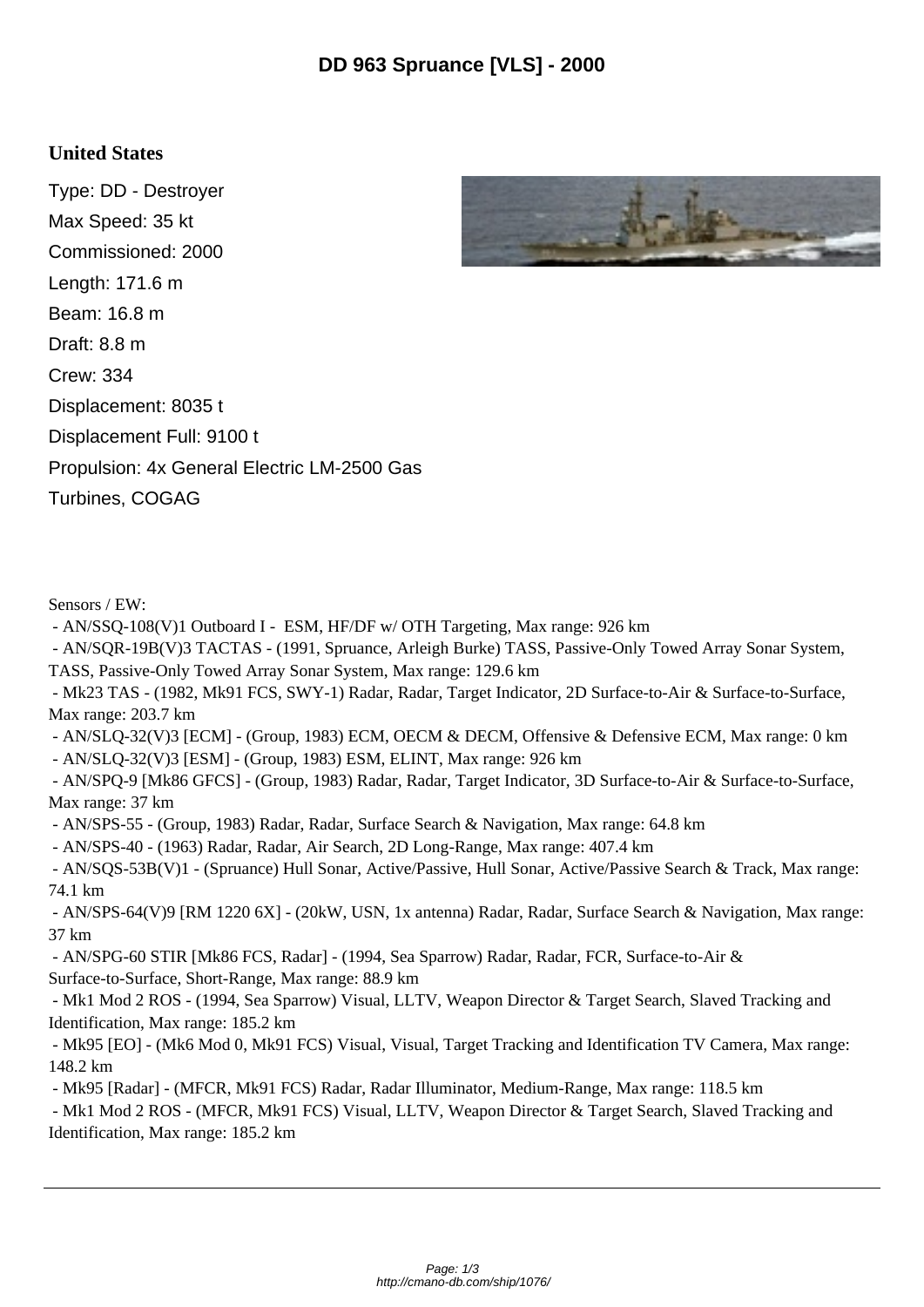Weapons / Loadouts:

- Mk46 NEARTIP Mod 5A(SW) (1997) Torpedo. Subsurface Max: 7.4 km.
- Mk50 Barracuda Mod 0 ALWT (1991) Torpedo. Subsurface Max: 7.4 km.
- RIM-116A RAM Blk 0 (1993) Guided Weapon. Air Max: 11.1 km. Surface Max: 11.1 km.
- RGM-84G Harpoon ICR (1998) Guided Weapon. Surface Max: 138.9 km.
- RIM-7P Sea Sparrow (1994) Guided Weapon. Air Max: 25.9 km. Surface Max: 25.9 km.
- 20mm/85 Mk15 Phalanx Blk 1 Burst [300 rnds] Gun. Air Max: 1.5 km.

 - 12.7mm/50 MG Burst [10 rnds] - (Facility/Ship, No Anti-Air Capability) Gun. Surface Max: 1.9 km. Land Max: 1.9 km.

- 127mm/54 HE-CVT [HiFrag] (USN) Gun. Air Max: 2.8 km. Surface Max: 20.4 km. Land Max: 20.4 km.
- 127mm/54 HE-PD [HiCap] (USN) Gun. Air Max: 2.8 km. Surface Max: 20.4 km. Land Max: 20.4 km.
- 127mm/54 WP (USN) Gun. Surface Max: 20.4 km. Land Max: 20.4 km.
- RUM-139B VLA [Mk46 Mod 5A(SW)] (1998) Guided Weapon. Subsurface Max: 16.7 km.
- RGM-109D Tomahawk Blk III TLAM-D (1996) Guided Weapon. Land Max: 926 km.
- RGM-109C Tomahawk Blk III TLAM-C (1994) Guided Weapon. Land Max: 1852 km.

 - RIM-174A ERAM SM-6 Blk IA - (2017, ABM, Anti-Surface) Guided Weapon. Air Max: 240.8 km. Surface Max: 240.8 km.

- Mk216 Sea Gnat Chaff [Distraction] (1988) Decoy (Expendable). Surface Max: 1.9 km.
- Mk245 GIANT Flare (1997, DM19A1) Decoy (Expendable). Surface Max: 1.9 km.
- Mk214 Sea Gnat Chaff [Seduction] (1987) Decoy (Expendable). Surface Max: 1.9 km.
- AN/SLQ-25A Nixie Decoy (Towed). Surface Max: 1.9 km.

OVERVIEW: The Spruance-class destroyer was developed by the United States to replace a large number of World War II-built Allen M. Sumner class and Gearing class destroyers and was the primary destroyer built for the U.S. Navy during the 1970s.

First commissioned in 1975, the class was designed with gas-turbine propulsion, all-digital weapons systems, and automated 5-inch guns. Serving for three decades, the Spruance class was designed to escort a carrier group with a primary ASW mission, though in the 1990s 24 members of the class were upgraded with the Mark 41 Vertical Launching System (VLS) for the Tomahawk surface-to-surface missile.

DETAILS: The class was designed for anti-submarine warfare (ASW) with point defense anti-aircraft warfare (AAW) missiles; upgrades provided anti-ship and land attack capabilities. The ships were initially controversial, especially among members of the United States Congress who believed that their unimposing looks, with only two guns and an ASROC or Armored Box Launcher (ABL) missile launcher per ship implied that the vessels were weak compared to Soviet or older US designs which had more visible guns or launchers for the Standard medium range missiles. Despite the criticism they were successful in their intended ASW role.

The Spruances were comparable in size to cruisers (CG) under the U.S. Navy's hull classification symbol system. Despite their "DD" designation indicating gun destroyers, their primary armament was missiles. However the Spruance class as designed carried anti-aircraft missiles only sufficient for point defense, compared to other American destroyers designated as DDG which were designed to provide anti-aircraft warfare screening to the fleet while also having surface-to-surface capabilities. A major update in the 1990s would add a Vertical Launch Missile System (VLS) for the Tomahawk surface-to-surface missile which effectively made the modernized vessels up to DDG standard, although this class still lacked the stealth and missile capabilities of later Aegis equipped cruisers and destroyers.

The "Spru-cans" were the first large U.S. Navy ships to use gas turbine propulsion; they had four General Electric